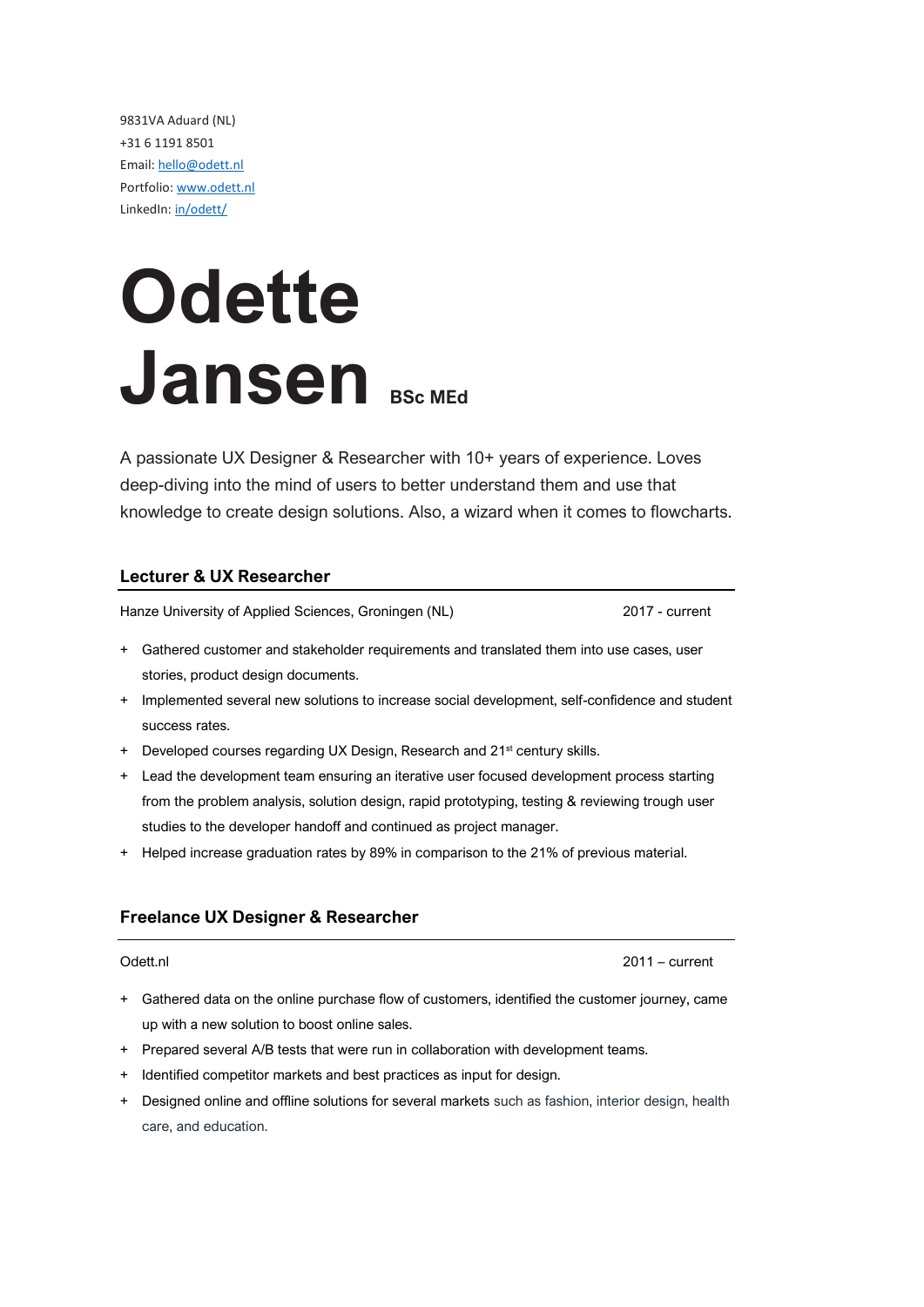- + Created smart online and offline solutions to increase client influx, retention, and sales but also created experiences to increase knowledge, motivation, and mental health of users for the brands you see below.
- + Provided universities and companies with lectures, workshops and consults on the implementation of UX research and design into the workflow.
- + Led and mentored several teams of designers.

### **Senior UX Designer**

- + Analysed the web shop and researched the direct and indirect competitors
- + Analysed user data, flow, and heatmaps to identify bottlenecks and opportunities for creative solutions.
- + Designed an email marketing campaign that increased clicks by 130%.
- + Designed a tool to upsell when desired products were out of stock, now also used by other companies.
- + Ran several A/B tests together with the development team.
- + Worked together with customers, the photography department, designers, remote developers, customer support and writers to design and develop new solutions.

#### **UI/UX Designer**

Aviva Solutions 2015-2016

- + Research user problems, analyze data and come up with new solutions
- + Using tools such as Axure, Sketch, Adobe to develop wireframes, prototypes and designs
- + User tested designs with target audience and stakeholders
- + Worked together with developers to ensure transfer of the design into the CMS system.
- + Communicate with clients to map client wishes & needs and determine direction of the project
- + Increase customer engagement by 25% for a client.

#### **UI/UX Designer & Scrummaster**

#### GameBasics 2014-2015

- + Responsible for the iOS development team as scrum master, organizing standups, retro's and ensuring a smooth workflow
- + Developed wireframes, flows and prototypes with Indigo Studio, Sketch, InVision.
- + Organized and presented development during stakeholder meetings
- + Worked together with marketing, to increase player retention (+25%) and signup rate (+13%)
- + Worked together with the test team to develop test plans, goals and desirable outcomes for testing sessions.

Miss Etam 2016 - 2017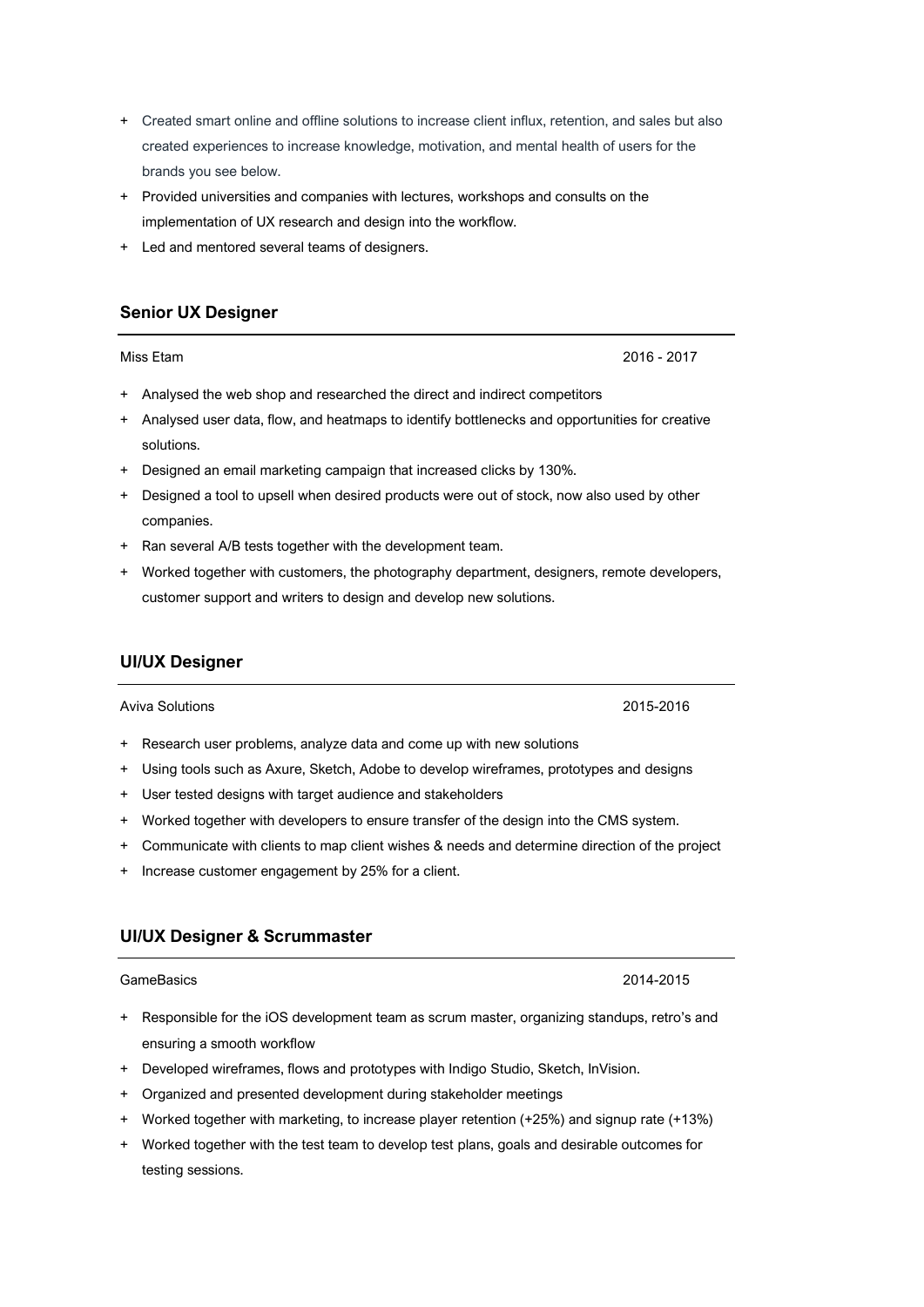+ Visually designed and built the website for Gamebasics

#### **UI/UX Designer & Consultant**

#### Redmax 2012-2014

- + Using tools such as Axure, Sketch, Adobe to develop wireframes, prototypes and designs
- + Find new clients, understand their needs and come up with solutions
- + Keep stakeholders involved in the project after start
- + Hand-off of designs to developers including product owning the process after handoff.
- + User tested designs with target audience and stakeholders
- + Research the possibilities for serious gaming within the health care industry and develop 2 game prototypes for further testing.
- + Designed innovative solutions for the healthcare industry

| <b>Master of Education</b>           | Design Research          | 9/10  |
|--------------------------------------|--------------------------|-------|
| Talent Development & Diversity       |                          |       |
| Hanze University of applied sciences | Result oriented research | 7/10  |
| $2019 - 2021$                        |                          |       |
| Cum Laude                            | Leadership               | 10/10 |
|                                      |                          |       |

**Thesis:** Social play: Implementation of a Tabletop RPG in higher education to support the development of social skills of students with autism spectrum disorder.

#### **[ResearchGate](https://www.researchgate.net/publication/352551438_Social_play_Implementation_of_a_Tabletop_RPG_in_higher_education_to_support_the_development_of_social_skills_of_students_with_Autism_Spectrum_Disorder)**

## Bachelor of Applied Science Communication & Multimedia Design

| <b>Bachelor of Applied Science</b><br><b>Communication &amp; Multimedia Design</b> | UX Design       | 8/10 |
|------------------------------------------------------------------------------------|-----------------|------|
| Rotterdam University of applied                                                    | Game Design     | 8/10 |
| sciences                                                                           |                 |      |
| 2008-2012                                                                          |                 |      |
| Minor in UX for Games                                                              | Design Research | 8/10 |
|                                                                                    |                 |      |

**Thesis:** Using mobile gaming to reduce work related stress for young adults